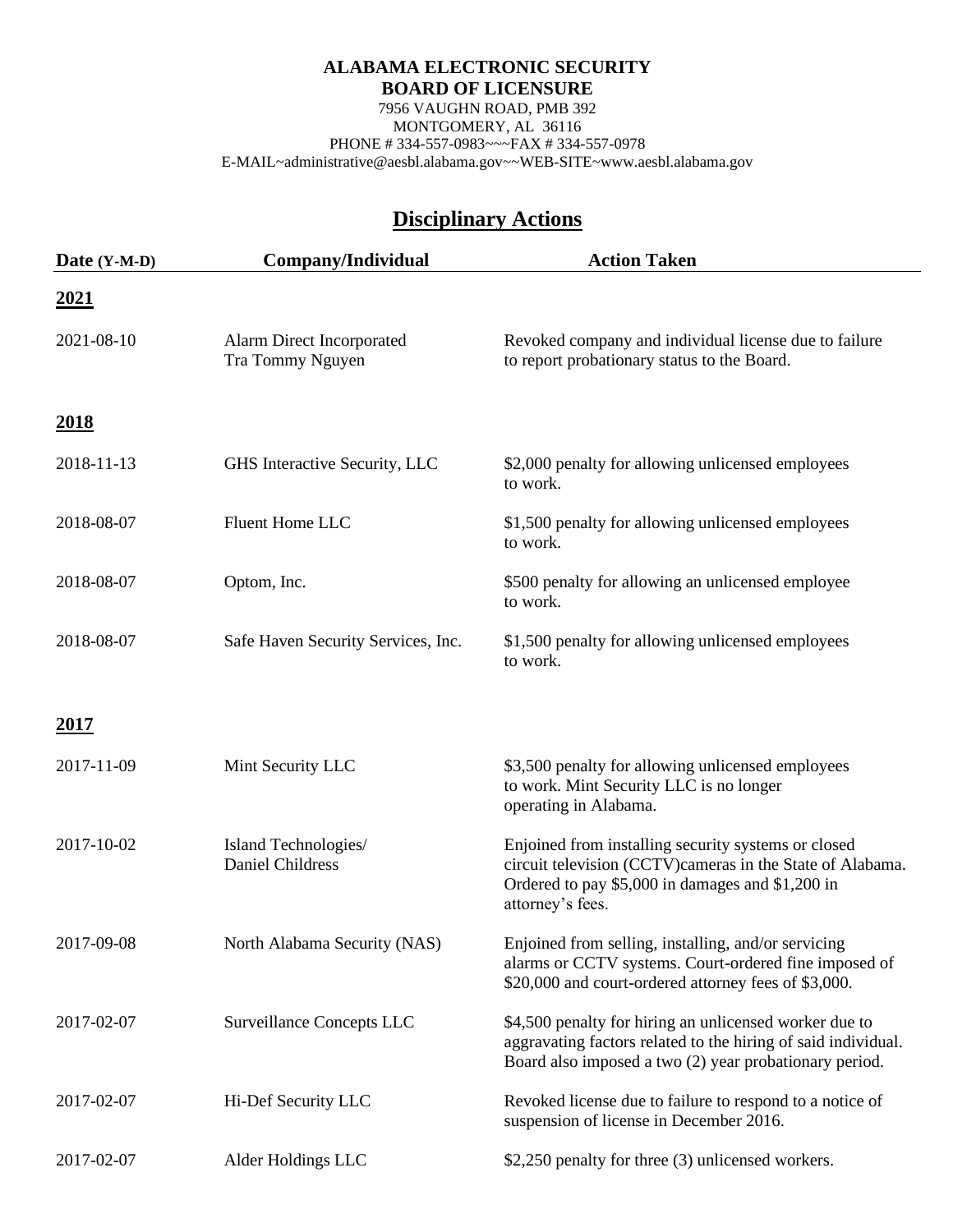7956 VAUGHN ROAD, PMB 392 MONTGOMERY, AL 36116 PHONE # 334-557-0983~~~FAX # 334-557-0978 E-MAIL~administrative@aesbl.alabama.gov~~WEB-SITE~www.aesbl.alabama.gov

| Date (Y-M-D) | Company/Individual                | <b>Action Taken</b>                                                                                                                                                                                                                                                                  |
|--------------|-----------------------------------|--------------------------------------------------------------------------------------------------------------------------------------------------------------------------------------------------------------------------------------------------------------------------------------|
| <u>2016</u>  |                                   |                                                                                                                                                                                                                                                                                      |
| 2016-03-08   | Alder Holdings LLC                | \$1,000 penalty for the following: \$500 for an unlicensed<br>worker, \$250 for not informing customer of a dual<br>contract obligation, and \$250 for failing to respond<br>to a customer's complaint in a timely manner.                                                           |
| <u>2015</u>  |                                   |                                                                                                                                                                                                                                                                                      |
| 2015-12-08   | EHT Security (Elite Home Theater) | \$1,500 penalty for the following: \$1,000 for late/non-<br>renewal, and \$500 for working without a license and not<br>providing contract and passcodes upon request.                                                                                                               |
| 2015-12-08   | Safe Touch Security Service LLC   | \$500 penalty for two (2) violations: Performing CCTV<br>installation without a CCTV license. \$250 per violation.<br>Company is now licensed for CCTV.                                                                                                                              |
| 2015-12-08   | Skyline Security Management, Inc. | \$750 penalty for three (3) violations for unlicensed<br>workers. \$250 per violation.                                                                                                                                                                                               |
| 2015-08-31   | Alder Holdings, LLC               | \$250 penalty for unlicensed company and unlicensed<br>worker.                                                                                                                                                                                                                       |
| 2015-08-31   | Safe Touch Security Service LLC   | \$500 penalty for two (2) violations: Performing CCTV<br>installation without a CCTV license. \$250 per violation.<br>Company is now licensed for CCTV.                                                                                                                              |
| 2015-05-12   | Safe Touch Security Service LLC   | \$1,500 penalty for three (3) violations: Not responding<br>to customer complaint within ten (10) business days,<br>performing CCTV installation without CCTV license,<br>Qualifying Agent working without CCTV certificate.<br>Company is now licensed for CCTV as of May 12, 2015. |
| 2015-03-06   | Kevin Y. Rice                     | Revoked license due to a failure to appeal the suspension<br>of license on November 6, 2014.                                                                                                                                                                                         |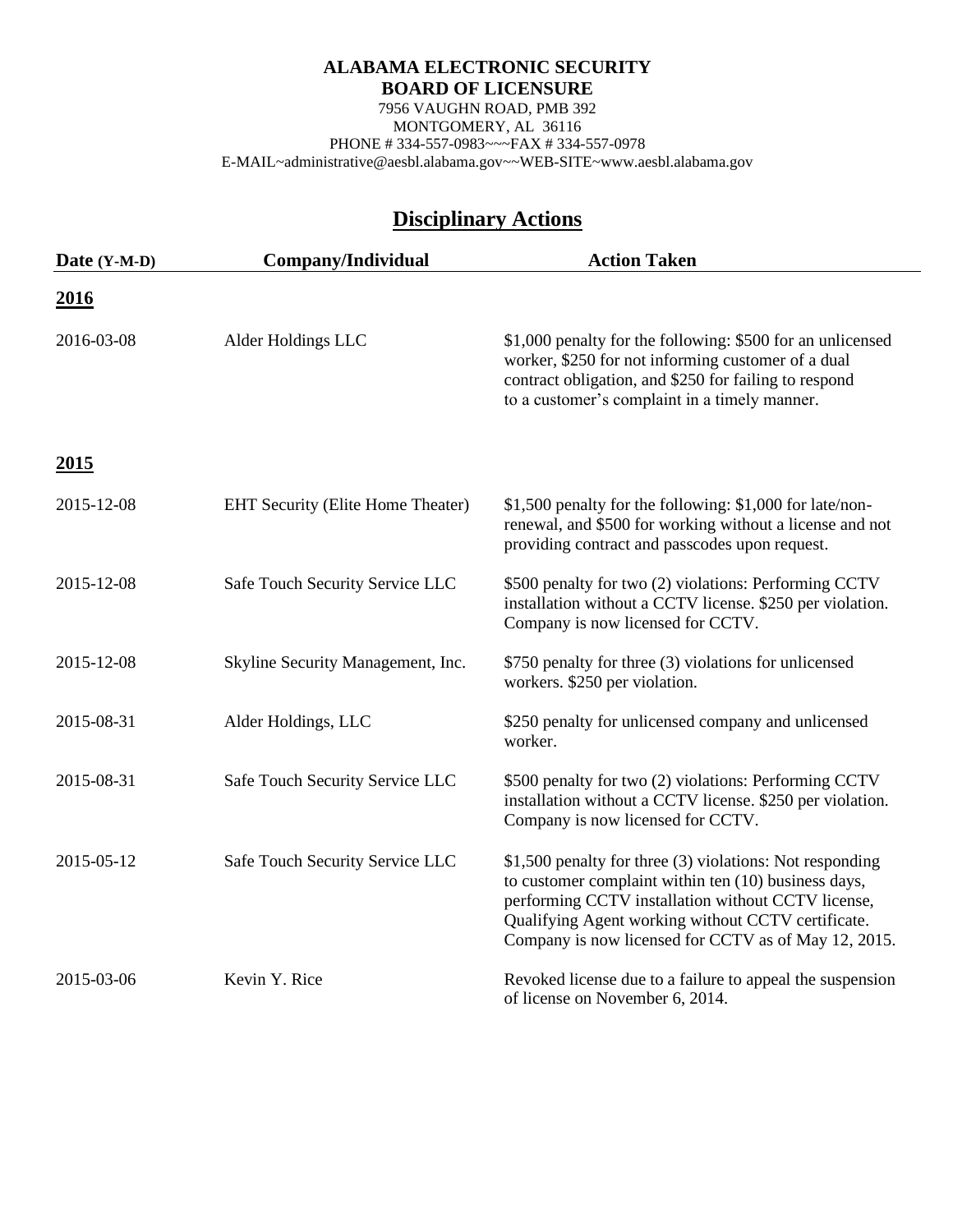7956 VAUGHN ROAD, PMB 392 MONTGOMERY, AL 36116 PHONE # 334-557-0983~~~FAX # 334-557-0978 E-MAIL~administrative@aesbl.alabama.gov~~WEB-SITE~www.aesbl.alabama.gov

| Date (Y-M-D) | Company/Individual                                  | <b>Action Taken</b>                                                                                                                                                                 |
|--------------|-----------------------------------------------------|-------------------------------------------------------------------------------------------------------------------------------------------------------------------------------------|
| <u>2014</u>  |                                                     |                                                                                                                                                                                     |
| 2014-11-06   | Kevin Y. Rice                                       | Suspension of license for 120 days.                                                                                                                                                 |
| 2014-11-06   | Advance Video & Security                            | Two violations of allowing an unlicensed person to work.<br>\$250.00 for each violation (Total \$500.00).                                                                           |
| 2014-11-06   | Power Home Technologies LLC                         | \$250.00 penalty for allowing an unlicensed person to work.                                                                                                                         |
| 2014-11-06   | Alarm Protection Alabama LLC                        | \$500.00 penalty for allowing an unlicensed person to work.                                                                                                                         |
| 2014-08-19   | Furlong's Security, Inc.                            | \$250.00 penalty for allowing an unlicensed person to work.                                                                                                                         |
| 2014-08-19   | Security Systems, Inc.<br>d/b/a Safeguard America   | \$500.00 penalty for allowing an unlicensed person to work<br>and for failing to, timely, provide customer with a copy<br>of the signed contract/agreement after numerous requests. |
| <u>2013</u>  |                                                     |                                                                                                                                                                                     |
| 2013-08-13   | Vault Security/Raul Baguer                          | \$1,000 penalty. Ordered to cease collection efforts,<br>expunge any entries to customer's credit record and send<br>letter of apology to customer.                                 |
| <u>2012</u>  |                                                     |                                                                                                                                                                                     |
| 2012-01-09   | Baywatch Alarm/Kristen<br><b>Todd Leith</b>         | Enjoined/\$2,000.00 penalty.                                                                                                                                                        |
| 2012-02-16   | Southern Security<br>Specialists/Greg Hatcher       | \$500.00 penalty – working without a license.                                                                                                                                       |
| 2012-11-13   | Madison Locksmith & Safe<br>Company/Wendell Sherman | $$1,000.00$ penalty – working without a license.                                                                                                                                    |
| 2012-11-13   | Brown's Locksmith Service/<br>Edith Brown           | Consent Agreement - working without a license.                                                                                                                                      |